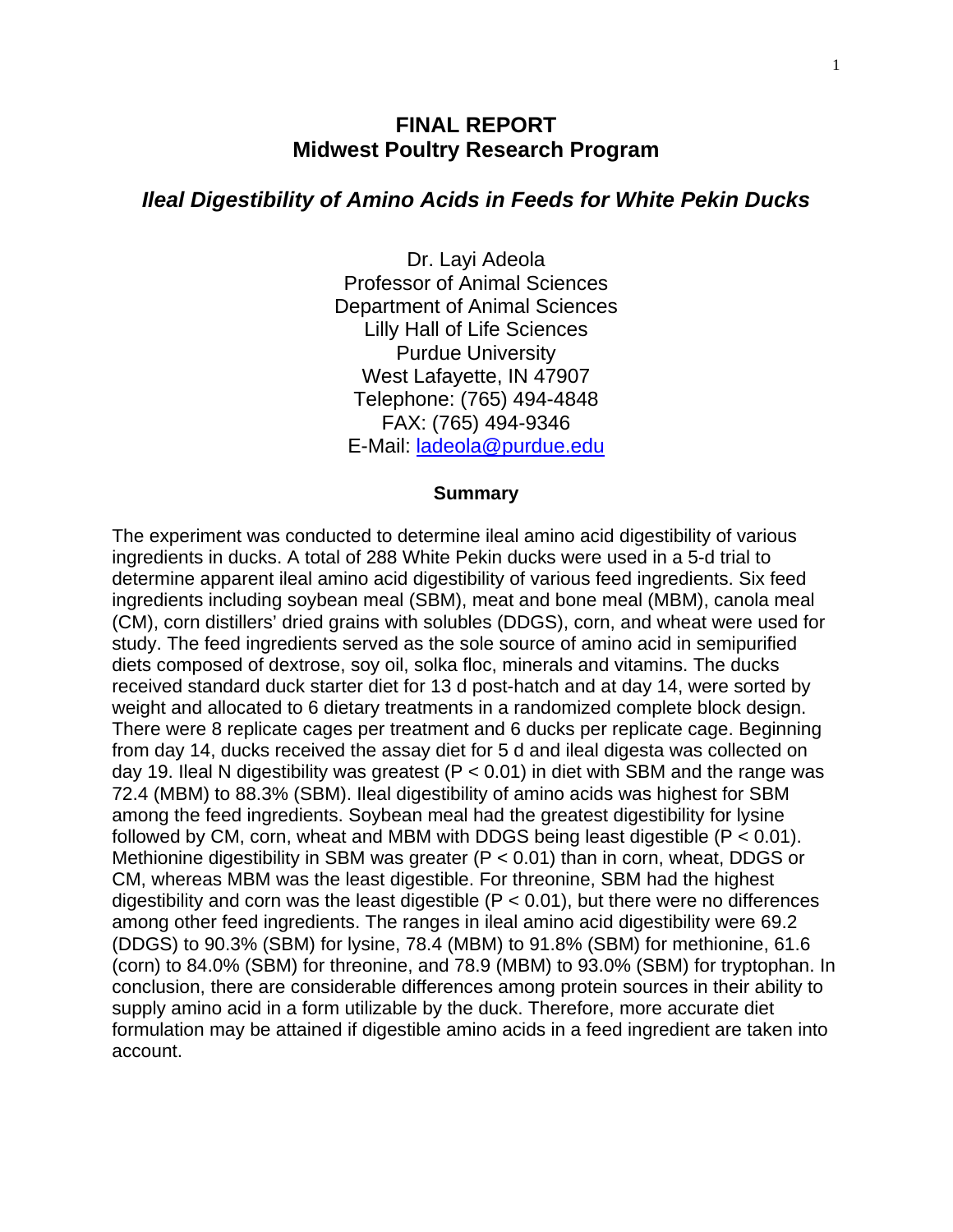### **Introduction**

Digestibility and balance experiments represent the cornerstone of feedstuff evaluation for nutrients utilization. Whereas performance experiments can give some insight into the potential value of a feed ingredient, nutrient utilization is most important for the purposes of diet formulation. Additivity of nutrient utilization values is also a crucial consideration in diet formulation. It is assumed that the supply of utilizable nutrients in a complete diet is equal to the sum of the supply based on the nutrient utilization values determined for single ingredients. Nitrogen utilization is an important component of animal nutrition and hence several studies have addressed the issue of protein and amino acid digestibility and utilization in chickens especially.

Recent studies in chickens have provided data on ileal amino acid digestibility in chickens using different feedstuffs, classes and age of chickens (Ravindran et al., 1999; Kadim et al., 2002; Huang et al., 2005). Few studies have been done to determine total tract amino acid retention in ducks in various cultivars of corn and soybean meal (Adeola, 2005) and in spray-dried egg, plasma protein and soybean meal (Norberg et al., 2004). But amino acids are absorbed only from the small intestine and there is the effect of hindgut fermentation on amino acid metabolism. Because of these reasons, it is now accepted that ileal digestibility is more accurate method of amino acid digestibility than the total tract digestibility. Hong et al.(2002) showed that amino acid digestibility estimated at the ileal level in ducks was lower than estimated at the total tract, the same conclusions was drawn in Ravindran et al. (1999) and Kadim et al., (2002) studies with chickens.

Studies that consider the ileal amino acid digestibility of different feedstuffs in ducks are very scarce. Martin et al. (1998) provided data on ileal amino acid digestibility of ducks receiving vegetable protein and rice bran supplemented with fishmeal and phytase. In order to study possible effects of the microfloral of distal gastro intestinal tract on amino acid digestibility, Ragland et al. (1999) performed cecectomy on ducks and compared the amino acid digestibility in these duck to that of intact duck. The authors reported variable results in amino digestibility of specific amino acids in these two groups and concluded that result obtained in cecectomized birds may be feed ingredient-specific.

## **Objective**

The objective of this study was to determine ileal amino acid digestibility of various ingredients in order to provide data that could be used for practical feed formulation in the duck.

## **Materials and Methods**

## *Feed ingredients and diets*

Six feedstuffs including soybean meal, meat and bone meal, canola meal, distillers dried grains with solubles (DDGS), corn, and wheat were used for determination of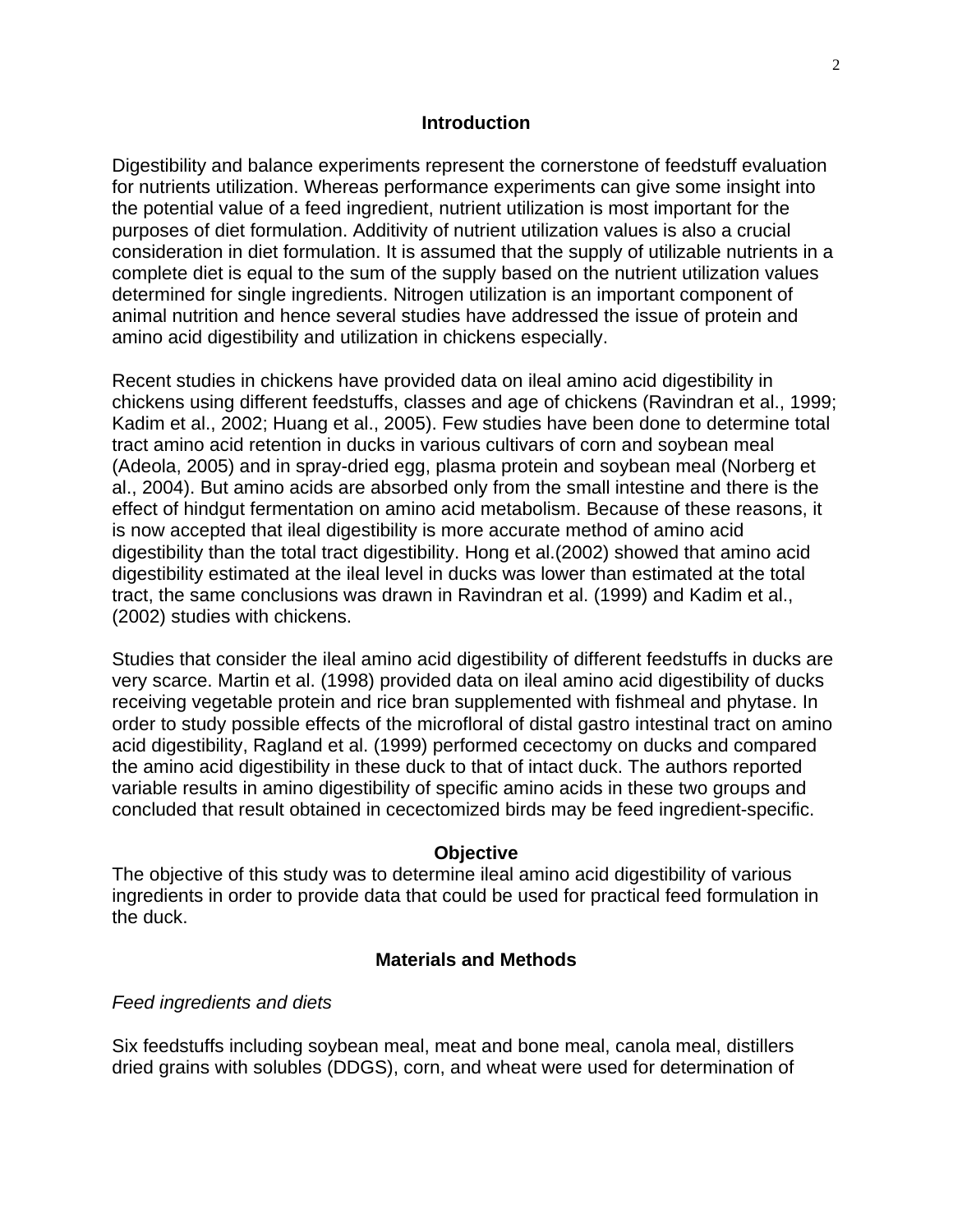apparent ileal digestibility of amino acids. The feedstuffs were used as the sole source of amino acid in semi-purified diets composed of dextrose, soy oil, solka floc, minerals and vitamins. Dextrose served as carrier of chromic oxide that was used as an indigestible marker in diets.

## *Ducks and ileal digestibility assay*

Two-hundred eighty-eight ducks were used for this study. The ducks received standard duck diet and at 14 days old, the ducks were sorted by weight and allocated to 6 dietary treatments in a randomized complete block design. There were eight replicate cages per treatment and 6 ducks per replicate cage. Beginning from day 14, duck received the assay diet for 5 d. On day 19, the ducks were asphyxiated with  $CO<sub>2</sub>$ , the distal part of ileum was removed and the content gently rinsed with distilled water into plastic containers, and stored frozen.

## *Chemical analyses*

All digesta samples were consequently freeze-dried and ground prior to analyses. The diets and digesta samples were analyzed for individual amino acids. Samples for amino

acids analysis were prepared using a 24 h hydrolysis in 6 N hydrochloric acid at 110℃ under an atmosphere of nitrogen. For methionine and cysteine, performic acid oxidation was done before acid hydrolysis. Samples for tryptophan analysis were hydrolyzed using barium hydroxide. Amino acids in hydrolysate were determined by HPLC after post column derivatization. All amino acids analyses were done at the University of Missouri Experiment Station Chemical Laboratory. Dry matter analysis of samples was conducted by drying the samples in a drying oven at 105℃ for 24 h. Gross energy was determined in a bomb calorimeter using benzoic acid as a calibration standard. Chromium content of samples was determined by digesting the samples in concentrated nitric and 70% perchloric acid and determining the absorption in spectrophotometer at 440 nm. Nitrogen was determined by the combustion method

# *Calculations*

Apparent ileal amino acid digestibility was calculated using the following relation:

$$
AAD\left(\% \right) = \left[ 1 - \left( \frac{C_t}{C_o} \times \frac{AA_o}{AA_t} \right) \right] \times 100
$$

using EDTA as a calibration standard.

## Where:

*AAD* is apparent ileal amino acid digestibility(%);  $C_i$  is the concentration(%) of chromium in the diet; *Co* is the concentration(%) of chromium in the digesta; *AAo* is the concentration(%) of the amino acid in digesta; and *AAi* is the concentration(%) of the amino acid in the diet.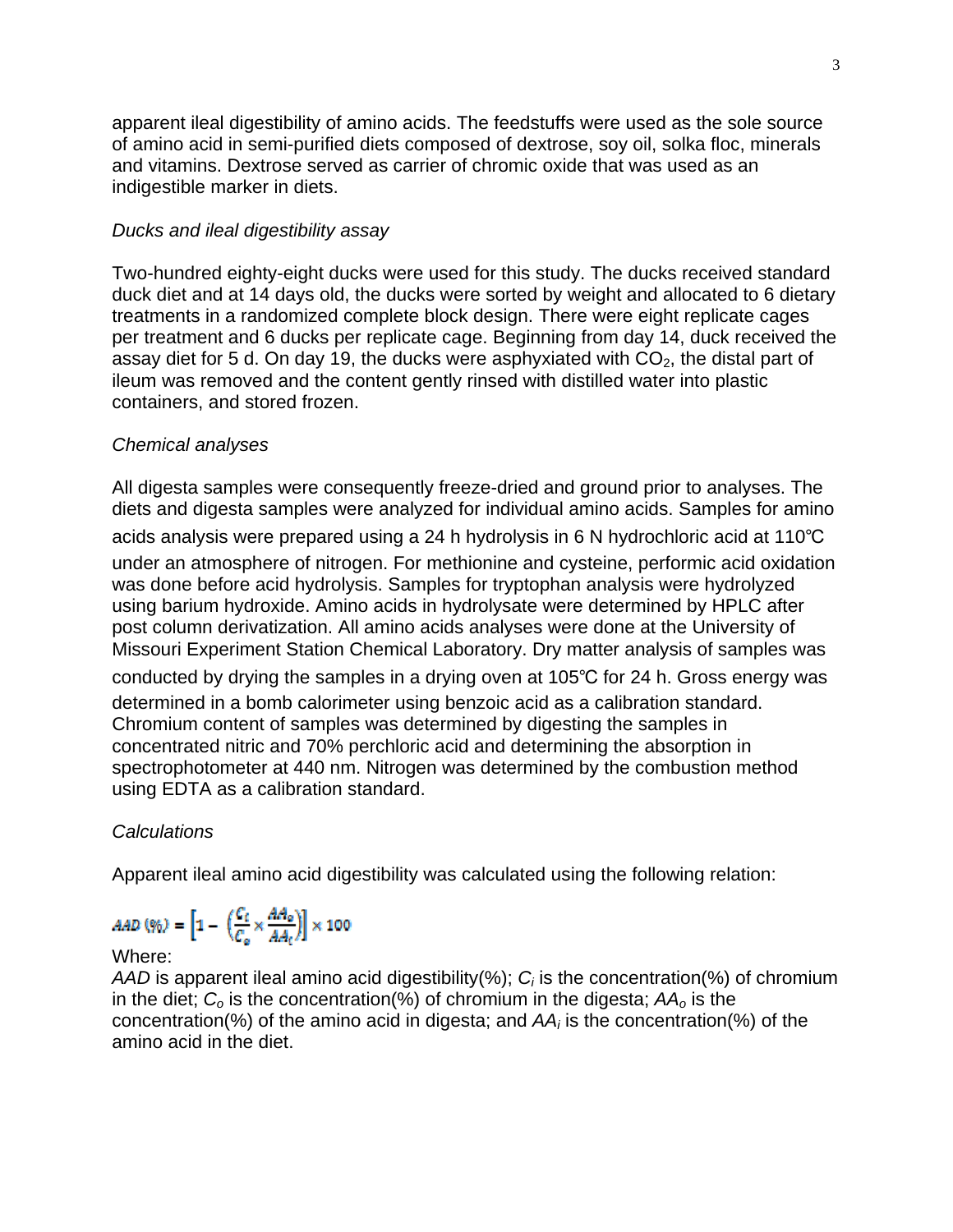### *Statistical Analysis*

Apparent ileal digestibility of total and individual amino acids was compared among the feedstuffs using the General Linear Model (GLM) procedure of SAS. Means were separated using Tukey's test and level of significance will be set at 5%.

### **Results and Discussion**

Table 1 shows the ingredients and chemical composition of the experimental diets. In all diets, the test feedstuffs served as the sole source of amino acid in the diet. Different diets were used for the determination of amino acid digestibility of test ingredients. Assay diets for corn and wheat contained 925 g of test ingredient/kg of diet. Assay diets for DDGS, Canola meal, Soybean meal, and Meat and bone meal were based on dextrose and contained the test ingredient as the only source of amino acid. The proportion of dextrose in the assay diet varied so that the assay diet contained approximately 200 g of crude protein/kg of diet. Solka Floc was also included in the assay diet for meat and bone meal. Table 2 presents nitrogen and amino acid concentrations of the test feedstuffs. Analyzed level of N in feedstuffs was the highest in MBM, whereas corn had the least level. In general, the concentration of nonessential amino acids is the greatest in MBM except for isoleucine, phenylalanine and tryptophan.

Table 3 are data on apparent ileal digestibility of dry matter, nitrogen, and amino acids in duck. Apparent ileal N digestibility was greatest ( $P < 0.01$ ) in diet with SBM and the range was 72.4 (MBM) to 88.3% (SBM). In general, apparent ileal digestibility of amino acids was highest for SBM among the feed ingredients and the digestibility coefficients for most of the essential amino acids in SBM are higher than 90% except for leucine, threonine and tryptophan. Soybean meal had the greatest digestibility for lysine followed by CM, corn, wheat and MBM with DDGS being least digestible (P < 0.01). Methionine digestibility in SBM was greater ( $P < 0.01$ ) than in corn, wheat, DDGS or CM, whereas MBM was the least digestible. For threonine, SBM had the highest digestibility and corn was the least digestible ( $P < 0.01$ ), but there were no differences among other feed ingredients. The ranges in apparent ileal amino acid digestibility were 69.2 (DDGS) to 90.3% (SBM) for lysine, 78.4 (MBM) to 91.8% (SBM) for methionine, 61.6 (corn) to 84.0% (SBM) for threonine, and 78.9 (MBM) to 93.0% (SBM) for tryptophan. A comparison of apparent ileal digestibility coefficients for the indispensable and dispensable amino acids in corn, wheat, DDGS, CM, SBM and MBM revealed a considerable variation. A part of variation might reflect the differences in amino acid composition and structure and distribution of proteins in the feedstuffs. Although both of SBM and MBM have a high amount of protein, apparent ileal digestibility of amino acid in SBM was greater than that of MBM due to amino acid balance.

In conclusion, there are considerable differences among protein sources in their ability to supply amino acid in a form utilizable by the duck. Therefore, more accurate diet formulation to meet the amino acid requirement for ducks while minimizing the excretion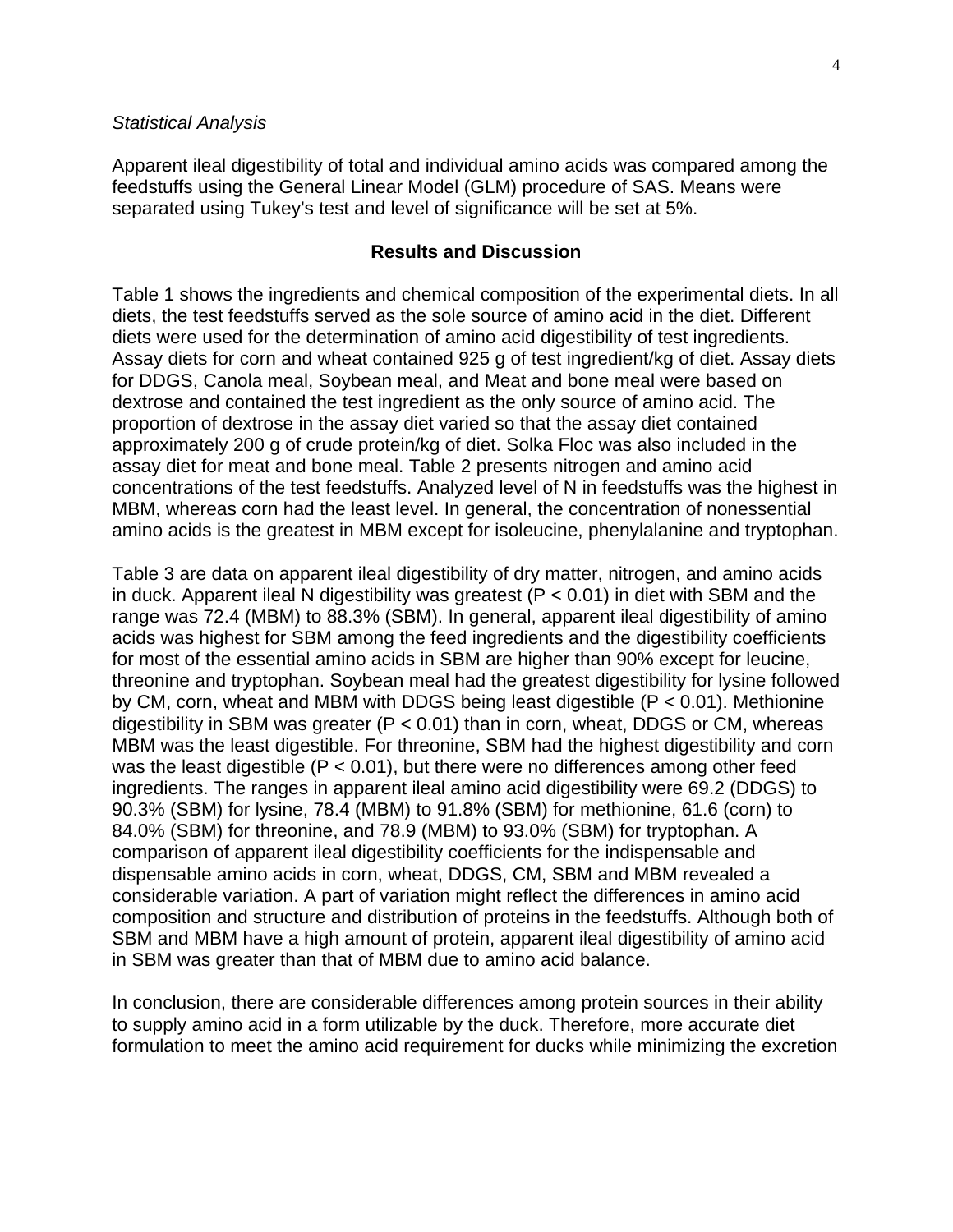of excess nutrients may be attained if digestible amino acids in a feed ingredient are taken into account.

## **Acknowledgments**

The research financial support provided by Maple Leaf Farms, Syracuse, IN and Midwest Poultry Consortium, St. Paul, MN is gratefully acknowledged.

## **References**

- Adeola, O. 2005. Metabolisable energy and amino acid digestibility of high-oil maize, low-phytate maize and low-phytase soybean meal for White Pekin ducks. British Poultry Science. 46:607-614.
- Hong, D., H. Burrows and O. Adeola. 2002. Addition of enzyme to starter and grower diets for ducks. Poultry Science 81:1842-1849.
- Huang, K. H., V. Ravindran, X. Li, and W. L. Bryden. 2005. Influence of age on the apparent ileal amino acid digestibility of feed ingredients for broiler chickens. British Poultry Science 46:236-245.
- Kadim, I. T., P. J. Moughan and V. Ravindran. 2002. Ileal amino acid digestibility assay for the growing meat chicken – comparison of ileal and excreta amino acid digestibility in the chicken. British Poultry Science 43:588-597.
- Martin, E. A., J. V. Nolan, Z. Nitsan, and D. J. Farrell. 1998. Strategies to improve value of rice bran in poultry diets. IV. Effects of addition of fish meal and a microbial phytase to duckling diets on bird performance and amino acid digestibility. British Poultry Science. 39:612-621.
- Norberg, S. E., R. N. Dilger, H. Dong, B. G. Harmon, O. Adeola and M. A. Latour. 2004. Utilization of energy and amino acids of spray-dried egg, plasma protein and soybean meal by ducks. Poultry Science.
- Ragland, D., C. R. Thomas, R. G. Elkin, D. J. Shafer, and O. Adeola. 1999. The influence of cecectomy on metabolizable energy and amino acid digestibility of select feed stuffs for White Pekin ducks. Poultry Science 78:707-713.
- Ravindran, V., L. I. Hew, G. Ravindran, and W. L. Bryden. 1999. A comparison of ileal digesta and excreta analysis for the determination of amino acid digestibility in food ingredients for poultry. British Poultry Science 40:266-274.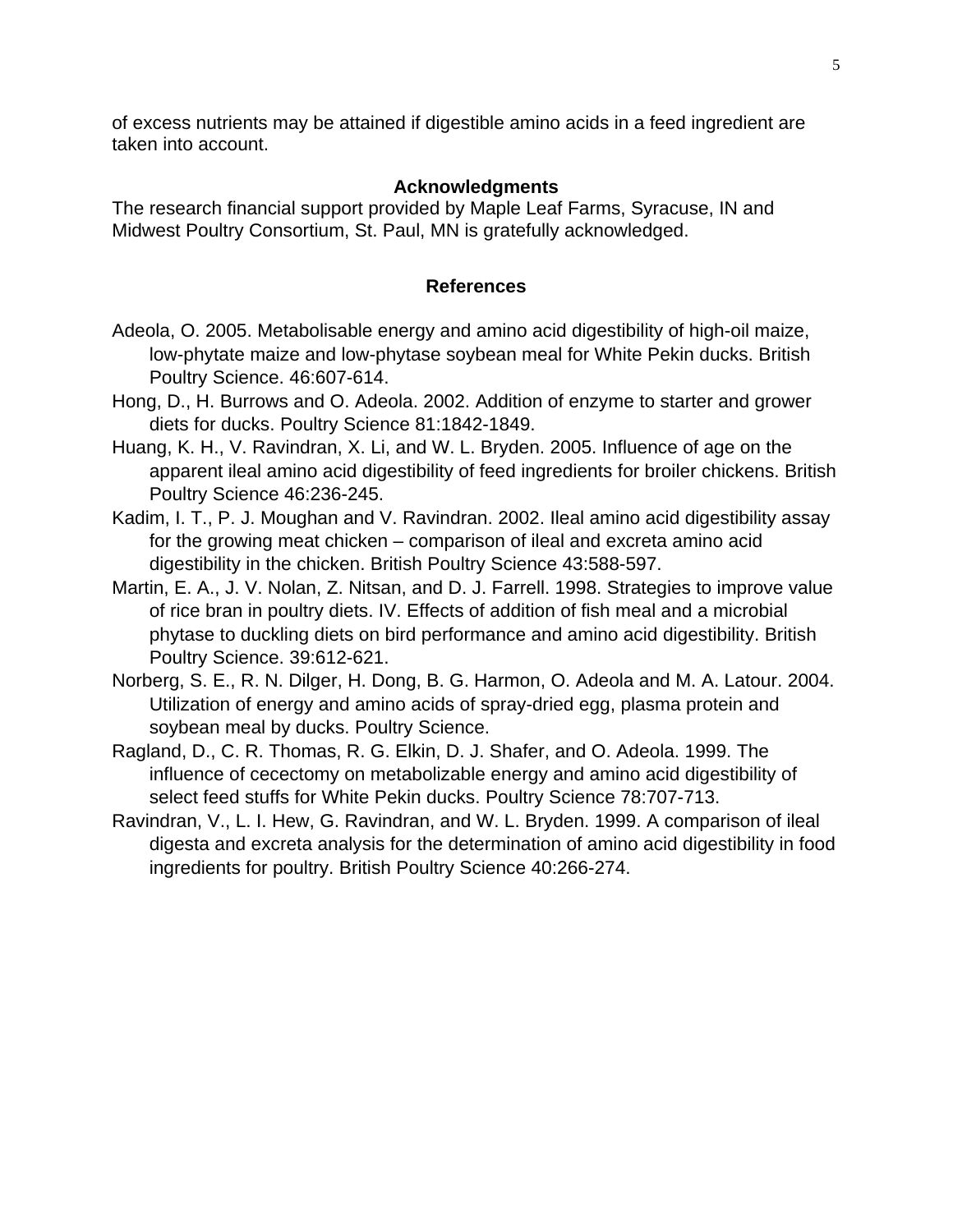|                                          |             |             |                  |             |         | Meat and         |
|------------------------------------------|-------------|-------------|------------------|-------------|---------|------------------|
|                                          |             |             |                  | Canola      | Soybean | bone             |
| Ingredients, g/kg                        | Corn        | Wheat       | <b>DDGS</b>      | meal        | meal    | meal             |
| <b>Test feedstuff</b>                    | 925         | 925         | 730              | 527         | 413     | 397              |
| <b>Dextrose</b>                          | $\pmb{0}$   | 0           | 167              | 370         | 484     | 479              |
| Soy oil                                  | 20          | 20          | 50               | 50          | 50      | 50               |
| Dicalcium phosphate <sup>1</sup>         | 19          | 19          | 19               | 19          | 19      | $\boldsymbol{0}$ |
| Limestone (38% Ca)                       | 12          | 12          | 10               | 10          | 10      | $\pmb{0}$        |
| Solka Floc                               | $\mathbf 0$ | $\mathbf 0$ | $\boldsymbol{0}$ | $\mathbf 0$ | 0       | 50               |
| Salt                                     | 3           | 3           | 3                | 3           | 3       | $\sqrt{3}$       |
| Chromic oxide marker <sup>2</sup>        | 15          | 15          | 15               | 15          | 15      | 15               |
| <b>Choline Chloride</b>                  | 3           | 3           | 3                | 3           | 3       | $\mathbf{3}$     |
| Vitamin-mineral premix <sup>3</sup>      | 3           | 3           | 3                | 3           | 3       | 3                |
| Total                                    | 1000        | 1000        | 1000             | 1000        | 1000    | 1000             |
| <b>Calculated Nutrients &amp; Energy</b> |             |             |                  |             |         |                  |
| Protein, g/kg                            | 78.6        | 130.4       | 200.0            | 200.3       | 200.3   | 200.1            |
| ME, kcal/kg                              | 3313.6      | 2897.3      | 2928.5           | 2963.8      | 3362.1  | 3188.5           |
| Ca, g/kg                                 | 8.5         | 8.8         | 8.8              | 11.2        | 8.7     | 25.5             |
| P, g/kg                                  | 6.1         | 6.9         | 8.8              | 9.7         | 6.1     | 14.0             |
| Non-phytate P, g/kg                      | 4.3         | 4.7         | 6.4              | 5.1         | 4.4     | 14.0             |
| Total amino acids, g/kg                  |             |             |                  |             |         |                  |
| Arg                                      | 3.5         | 5.6         | 7.2              | 11.0        | 14.4    | 13.0             |
| His                                      | 2.1         | 2.9         | 4.8              | 4.9         | 5.3     | 3.8              |
| lle                                      | 2.7         | 4.1         | 7.3              | 7.2         | 8.8     | 6.1              |
| Leu                                      | 9.3         | 8.2         | 16.1             | 13.0        | 15.4    | 13.0             |
| Lys                                      | 2.4         | 3.4         | 5.5              | 10.2        | 12.2    | 10.4             |
| Met                                      | 1.7         | 1.9         | 4.4              | 3.7         | 2.8     | 2.7              |
| Phe                                      | 3.5         | 5.6         | 8.8              | 7.6         | 9.7     | 7.2              |
| Thr                                      | 2.7         | 3.6         | 6.7              | 8.1         | 7.7     | 6.9              |
| Trp                                      | 0.6         | 1.5         | 1.4              | 2.3         | 3.1     | 1.1              |
| Val                                      | 3.7         | 5.3         | 9.5              | 9.3         | 9.2     | 9.4              |

### **Table 1.** Ingredients and chemical composition of the experimental diets

1 20% Ca, 18.5% P.

<sup>2</sup>Prepared as 1 g chromic oxide added to 4 g dextrose. Dextrose will serve as carrier in the diets. <sup>3</sup>Supplies the following per kg DIET: Vit. A, 5484 IU; Vit. D3, 2643 ICU; Vit E,11 IU; Menadione sodium bisulfite,4.38 mg; Riboflavin, 5.49 mg; d-pantothenic acid, 11 mg; Niacin, 44.1 mg; Choline chloride, 771 mg; Vit B12, 13.2 ug; Biotin, 55.2 ug; Thiamine mononitrate, 2.2 mg; Folic acid, 990 ug; Pyridoxine hydrochloride, 3.3 mg; I, 1.11 mg; Mn, 66.06 mg; Cu, 4.44 mg; Fe, 44.1 mg; Zn, 44.1 mg; Se, 300 ug. Also contains per g of premix: Vit. A, 1828 IU; Vit. D3, 881 ICU; Vit E,3.67 IU; Menadione sodium bisulfite,1.46 mg; Riboflavin, 1.83 mg; d-pantothenic acid, 3.67 mg; Niacin, 14.69 mg; Choline chloride, 257 mg; Vit B12, 4.4 ug; Biotin, 18.4 ug; Thiamine mononitrate, 735 ug; Folic acid, 330 ug; Pyridoxine hydrochloride, 1.1 mg; I, 370 ug; Mn, 22.02 mg; Cu, 1.48 mg; Fe, 14.69 mg; Zn, 14.69 mg; Se, 100 ug.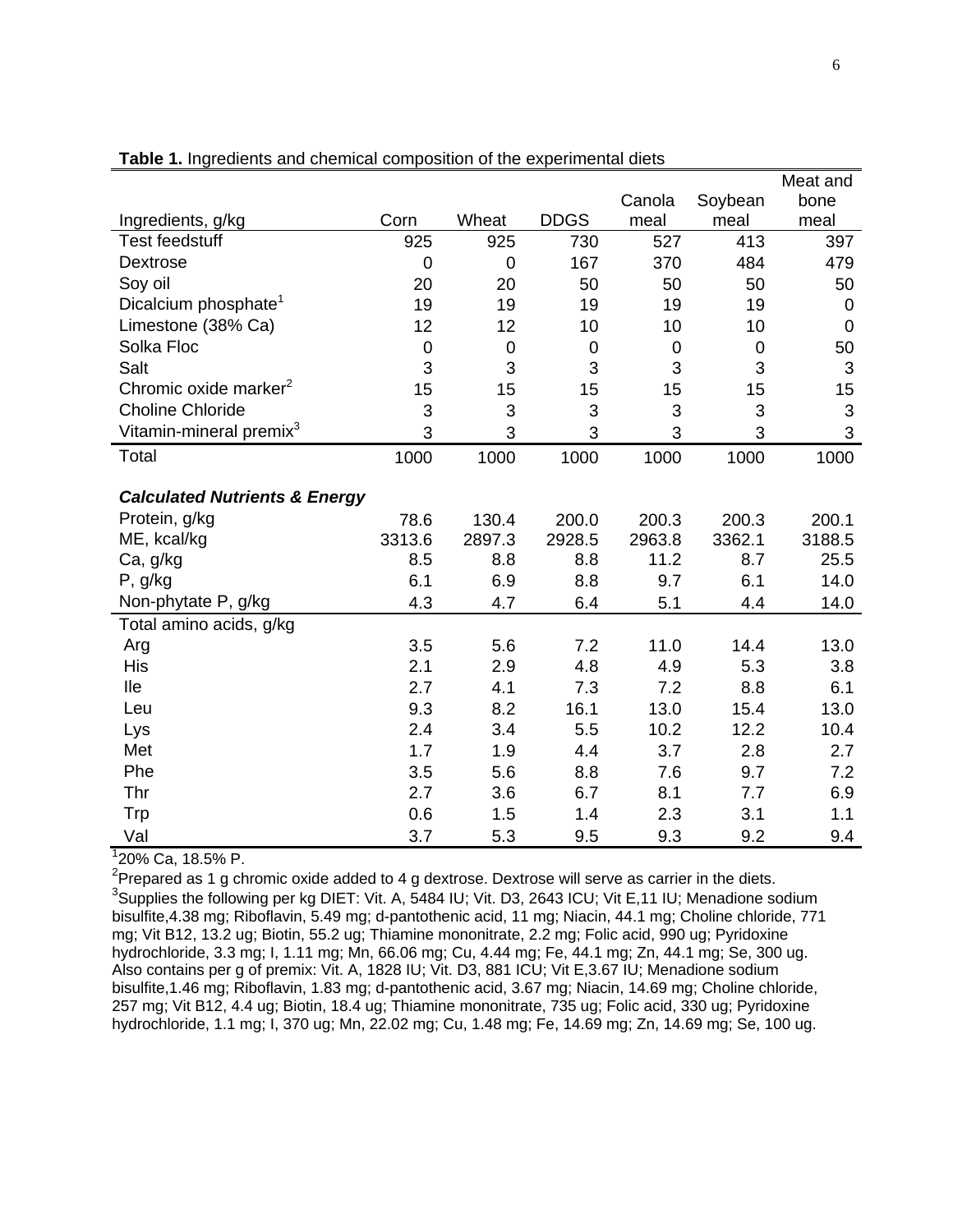|                              |       |       |             | Canola | Soybean | Meat and  |  |  |
|------------------------------|-------|-------|-------------|--------|---------|-----------|--|--|
| Ingredient                   | Corn  | Wheat | <b>DDGS</b> | meal   | meal    | bone meal |  |  |
| Dry matter                   | 918.4 | 939.7 | 897.9       | 958.5  | 927.1   | 981.6     |  |  |
| Nitrogen                     | 14.6  | 18.1  | 41.7        | 64.8   | 76.0    | 95.9      |  |  |
| Nonessential amino acids     |       |       |             |        |         |           |  |  |
| Arginine                     | 4.9   | 5.8   | 12.4        | 26.0   | 35.6    | 36.7      |  |  |
| <b>Histidine</b>             | 2.5   | 2.7   | 7.9         | 10.4   | 12.5    | 14.3      |  |  |
| Isoleucine                   | 3.4   | 4.0   | 9.8         | 16.2   | 22.4    | 21.0      |  |  |
| Leucine                      | 9.8   | 7.8   | 30.2        | 29.1   | 37.6    | 39.3      |  |  |
| Lysine                       | 3.8   | 3.7   | 9.8         | 23.2   | 30.4    | 38.0      |  |  |
| Methionine                   | 1.7   | 1.8   | 5.6         | 6.7    | 6.6     | 9.3       |  |  |
| Phenylalanine                | 4.4   | 5.1   | 11.9        | 17.2   | 24.3    | 21.5      |  |  |
| <b>Threonine</b>             | 3.2   | 3.3   | 10.1        | 16.1   | 18.2    | 19.5      |  |  |
| Tryptophan                   | 0.7   | 1.4   | 1.7         | 5.2    | 6.8     | 4.6       |  |  |
| Valine                       | 4.3   | 5.1   | 14.0        | 19.7   | 23.6    | 27.4      |  |  |
| <b>Essential amino acids</b> |       |       |             |        |         |           |  |  |
| Alanine                      | 5.9   | 4.3   | 18.0        | 17.3   | 20.6    | 40.2      |  |  |
| <b>Aspartic Acid</b>         | 7.0   | 5.9   | 17.2        | 34.2   | 54.6    | 46.1      |  |  |
| Cysteine                     | 1.6   | 2.5   | 4.7         | 7.6    | 6.6     | 4.1       |  |  |
| <b>Glutamic Acid</b>         | 16.0  | 31.6  | 35.2        | 67.7   | 86.5    | 73.9      |  |  |
| Glycine                      | 3.6   | 4.9   | 10.5        | 18.4   | 20.1    | 59.4      |  |  |
| Proline                      | 6.3   | 10.3  | 19.4        | 21.2   | 23.0    | 35.1      |  |  |
| Serine                       | 4.1   | 5.0   | 11.4        | 16.2   | 21.1    | 17.9      |  |  |
| Tyrosine                     | 2.8   | 3.0   | 8.9         | 12.2   | 17.6    | 17.9      |  |  |

**Table 2.** Nitrogen and amino acid concentrations of the test ingredients (g/kg, as-is basis)